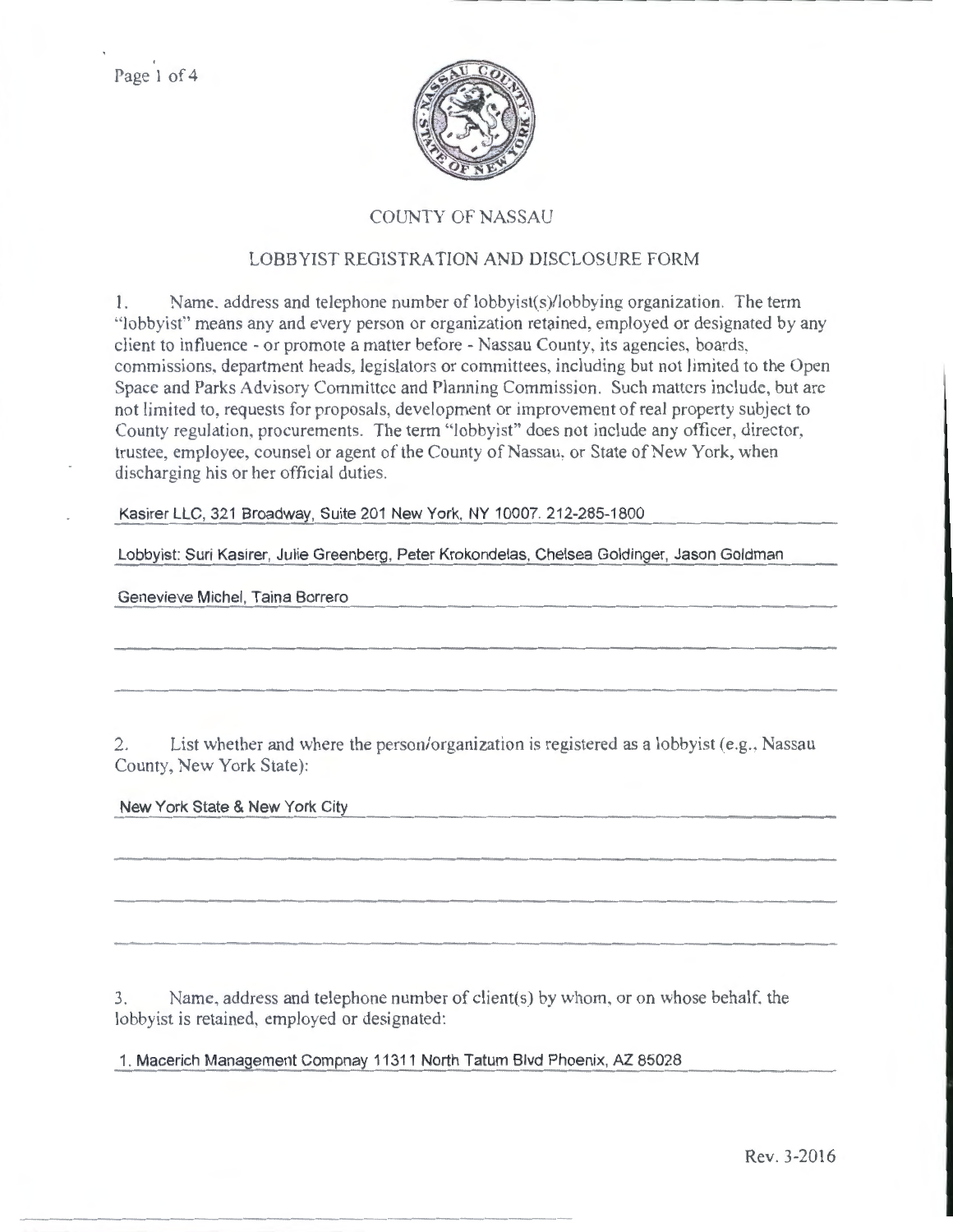Page 2 of 4

2. Green Acres Adjacent LLC 401 Wilshire Blvd, Suite 700 Los Angeles, CA 90401

3. Valley Stream Green Acres LLC 401 Wilshire Blvd, Suite 700 Los Angeles, CA 90401

Phone for All 310-394-6000

4. Describe lobbying activity conducted, or to be conducted, in Nassau County, and identify client(s) for each activity listed. See page 4 for a complete description of lobbying activities.

Real Estate Issues on behalf of Macerich Management Company, Green Acres Adjacent LLC, and

Valley Stream Green Acres LLC

5. The name of persons. organizations or governmental entities before whom the lobbyist expects to lobby:

Nassau County Executive, Nassau County Legislature, Nassau County Police Department,

Hempstead Town Board, Hempstead Town Supervisor, Valley Stream Mayor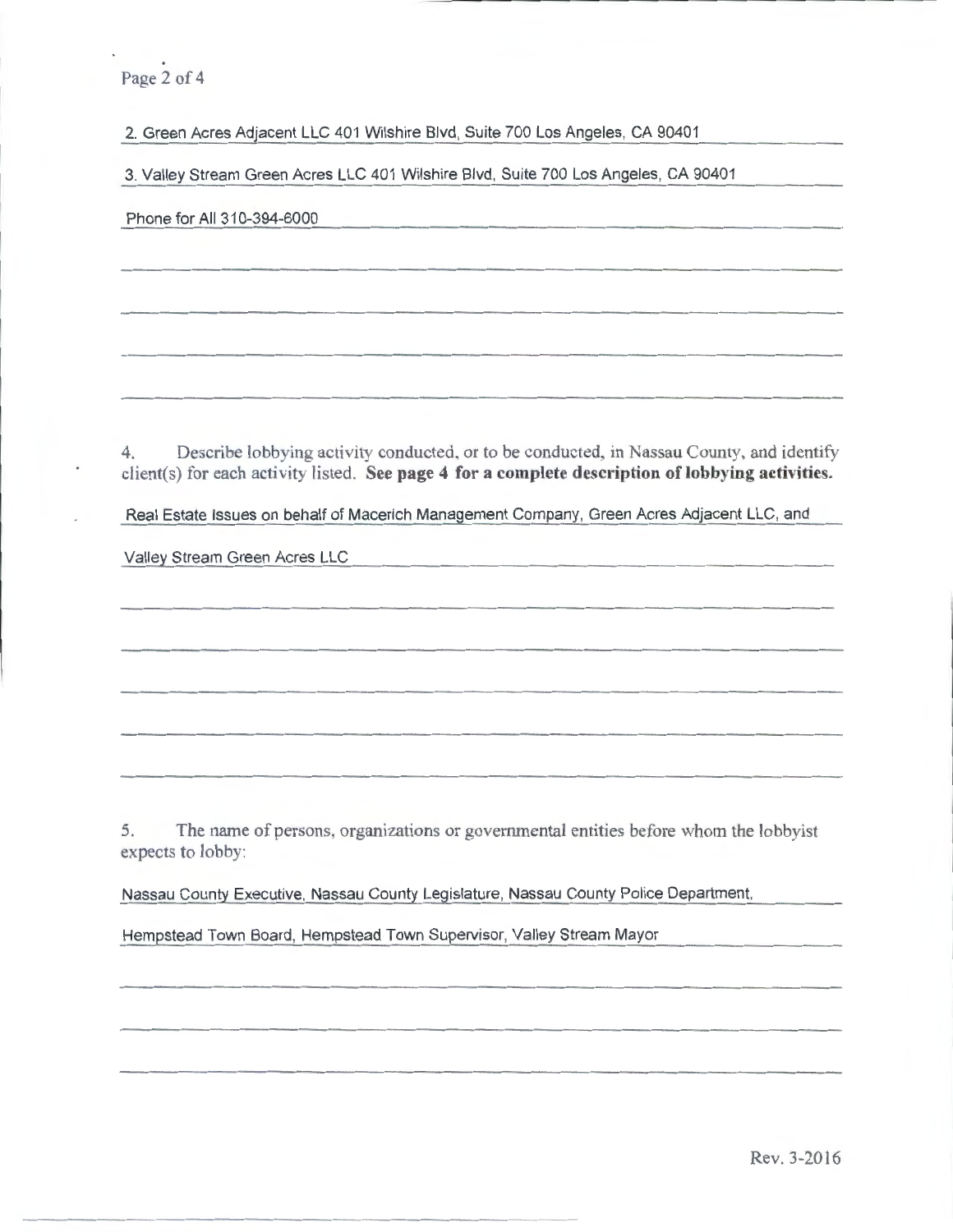6. If such lobbyist is retained or employed pursuant to a written agreement of retainer or employment, you must attach a copy of such document; and if agreement of retainer or employment is oral, attach a written statement of the substance thereof. If the written agreement of retainer or employment does not contain a signed authorization from the client by whom you have been authorized to lobby. separately attach such a written authorization from the client.

7. Within the previous year. has the lobbyist/lobbying organization or any of its corporate officers provided campaign contributions pursuant to the New York State Election Law to the campaign committees of any of the following Nassau County elected officials or to the campaign committees of any candidates for any of the following Nassau County elected offices: the County Executive, the County Clerk. the Comptroller, the District Attorney, or any County Legislator? If yes, to what campaign committee? If none, you must so state:

No

I understand that copies of this form will be sent to the Nassau County Department of Information Technology ("IT") to be posted on the County's website.

1 also understand that upon termination of retainer, employment or designation I must give written notice to the County Attorney within thirty (30) days of termination.

VERIFICATION: The undersigned affirms and so swears that he/she has read and understood the foregoing statements and they are, to his/her knowledge. true and accurate.

The undersigned further certifies and affirms that the contribution $(s)$  to the campaign committees listed above were made freely and without duress. threat or any promise of a governmental benefit or in exchange for any benefit or remuneration.

Dated:  $|2/22|1$  Signed:

Print Name: Julie Greenberg

Title: Senior Vice President